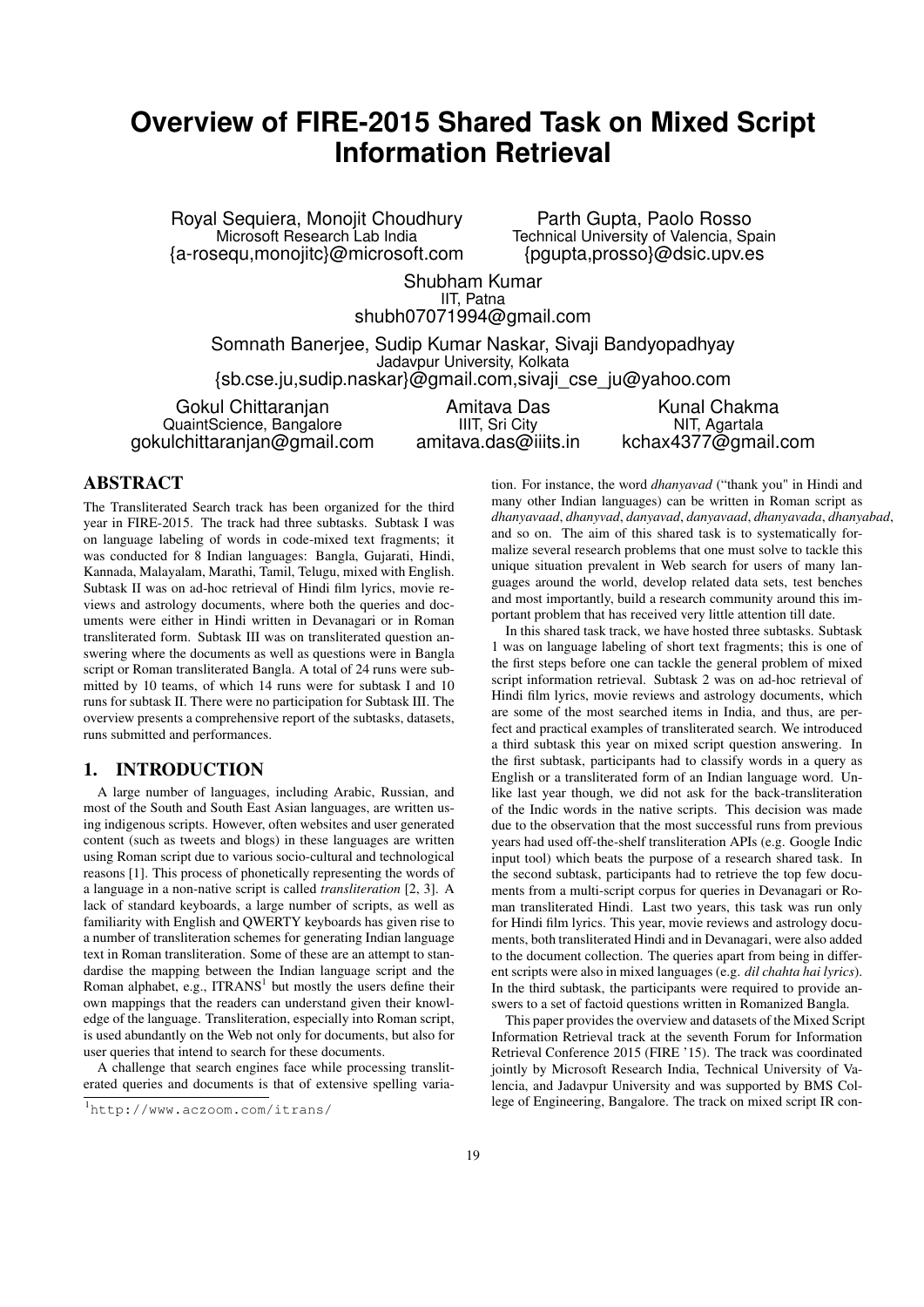sists of three subtasks. Therefore, the task descriptions, results, and analyses are divided into three parts in the rest of the paper. Details of these tasks can also be found on the website http: //bit.ly/1G8bTvR. We have received participation from 10 teams. A total of 24 runs were submitted in total for subtask 1 and subtask 2.

The next three sections describe the three subtasks including the definition, creation of datasets, description of the submitted systems, evaluation of the runs and other interesting observations. We conclude with a summary in Sec. 5.

### 2. SUBTASK 1: LANGUAGE LABELING

Suppose that  $q := w_1w_2w_3 \ldots w_n >$ , is a query is written in Roman script. The words,  $w_1, w_2, w_3, \ldots, w_n$ , The words, w1 w2 etc., could be standard English(en) words or transliterated from another language  $L=$ {Bengali(bn), Gujarati(gu), Hindi(hi), Kannada( $\mathbf{kn}$ ), Malayalam( $\mathbf{ml}$ ), Marathi( $\mathbf{mr}$ ), Tamil( $\mathbf{ta}$ ), Telugu( $\mathbf{te}$ )}. The task is to label the words as en or L or *Named Entity* depending on whether it is an English word, or a transliterated Llanguage word [4], or a named-entity. Named Entities(NE) could be sub-categorized as *person*(NE\_P), *location* (NE\_L), *organization*(NE\_O), *abbreviation*(NE\_PA,NE\_LA,NE\_OA), *inflected named entities* and *other*. For instance, the word USA is tagged as NE\_LA as the name entity is both a location and an abbreviation. Sometimes, the mixing of languages can occur at the word level. In other words, when two languages are mixed at word level, the root of the word in one language, say  $L_r$ , is inflected with a suffix that belongs to another language, say  $L_s$ . Such words should be tagged as MIX. A further granular annotation of the mixed tags can be done by identifying the languages  $L_r$  and  $L_s$  and thereby tagging the word as  $MIX\_L_r - L_s$ .

The subtask differs greatly from the previous years' language labeling task. While the previous years' subtask required one to identify the language at the word level of a text fragment given the two languages contained in the text (in other words, the language pair was known a priori). This year all the text fragments containing monolingual or code-switched (multilingual) data were mixed in the same file. Hence, an input text could belong to any of the 9 languages or a combination of any two out of the 9. This clearly is a more challenging task from last years', but also is more appropriate because in real world, a search engine would not know the languages contained in a document to begin with.

### 2.1 Datasets

This subsection describes the datasets that have been used for the subtasks this year.

Table 1 shows the language-wise distribution of training and test data for subtask 1. The training data set was composed of 2908 utterances and 51,513 tokens. The number of utterances, tokens for each language pair in the training set is given in the . The data for various languages of subtask 1 was collected from various sources. In addition to the previous years' training data, newly annotated data from [5, 6] was used for Hindi-English language pair. Similarly, for Bangla-English language pairs, data was collected by combining previous year's data with data from [6]. The data collection and annotation project for six language pairs viz. Gujarati-English, Kannada-English, Telugu-English, Marathi-English, Tamil-English and Malayalam-English was conducted at BMS College of Engineering supported by a research grant by Microsoft Research Lab India. This year, we introduced two new language pairs viz. Marathi-English and Telugu-English, the data for which was obtained from the aforementioned project. Marathi-English data was contributed by ISI, Kolkata and Telugu-English data was obtained

| Lang2     | <b>Utterances</b> | <b>Tokens</b>   | L-tags | <b>Old Data</b> |
|-----------|-------------------|-----------------|--------|-----------------|
|           |                   | Development     |        |                 |
| Bangla    | 388               | 9,680           | 3,551  | 21,119          |
| Gujarati  | 149               | 937             | 890    | 937             |
| Hindi     | 294               | 10,512          | 4,295  | 27,619          |
| Kannada   | 276               | 2.746           | 1,622  | 0               |
| Malayalam | 150               | 2,111           | 1,159  | 2,111           |
| Marathi   | 201               | 2,703           | 1,960  | 0               |
| Tamil     | 342               | 6.000           | 3.153  | 0               |
| Telugu    | 525               | 6.815           | 6.478  | 0               |
|           |                   | <b>Test Set</b> |        |                 |
| Bangla    | 193               | 2,000           | 1,368  | 17,770          |
| Gujarati  | 31                | 937             | 185    | 1,078           |
| Hindi     | 190               | 2,000           | 1,601  | 32,200          |
| Kannada   | 103               | 1.057           | 598    | 1.321           |
| Malayalam | 20                | 231             | 1,139  | 1,767           |
| Marathi   | 29                | 627             | 454    | 0               |
| Tamil     | 25                | 1,036           | 543    | 974             |
| Telugu    | 80                | 1,066           | 524    | 0               |

Table 1: Number of sentences and tags provided for each language pair in the development set. . English was the one of the languages in all language pairs. Lang2 refers to the other language in the pair.

### from MSR India [7]

The labeled data from all language pairs was collated into a single file to form a training data set. The training set was provided in two files viz. *input.txt* and *annotation.txt*. The *input.txt* file consisted of only the utterances where tokens are white space separated and each utterance was assigned a unique id. The *annotation.txt* file consisted of the annotations or labels of the tokens, exactly in the same order as the corresponding input utterance, which can be identified using the utterance id. Both the input and annotation files are XML formatted.

We used the unlabeled data set from the previous years' shared task in addition to the data that was procured from the Internet. Similar to the training set, the test set contained utterances belonging to different language pairs. The test set contained 792 utterances with 12,000 tokens. The number of utterances, tokens for each language pair in the training set is given in the table 1. Unlike the training set, only the *input.txt* was provided to the participants and the participants were asked submit *annotation.txt* file which was used for evaluation purposes.

### 2.2 Submissions

A total of 10 teams made 24 submissions for subtask 1 and subtask 2. Subtask 1 received 14 submissions from 9 unique teams. Majority of the teams in subtask 1 made single run submissions. Three teams viz. WISC, Watchdogs and JU\_NLP submitted multiple runs. A total of 8 runs were submitted for subtask-2 by 4 teams. Since subtask 3 is a newer subtask, it did not witness any participation.

All the submissions made by the teams for subtask 1 have used supervised machine learning techniques with character n-grams and character features to identify the language of the tokens. However, WISC and ISMD teams have not used any character features to train the classifier. TeamZine has used word normalization has one of the features, Watchdogs converted the words into vectors using Word2Vec techniques, clustering the vectors using k-means algorithm and then using cluster IDs as the features. Three teams, Watchdogs, JU and JU\_NLP have gone beyond using token and character level features, by using contextual information or a se-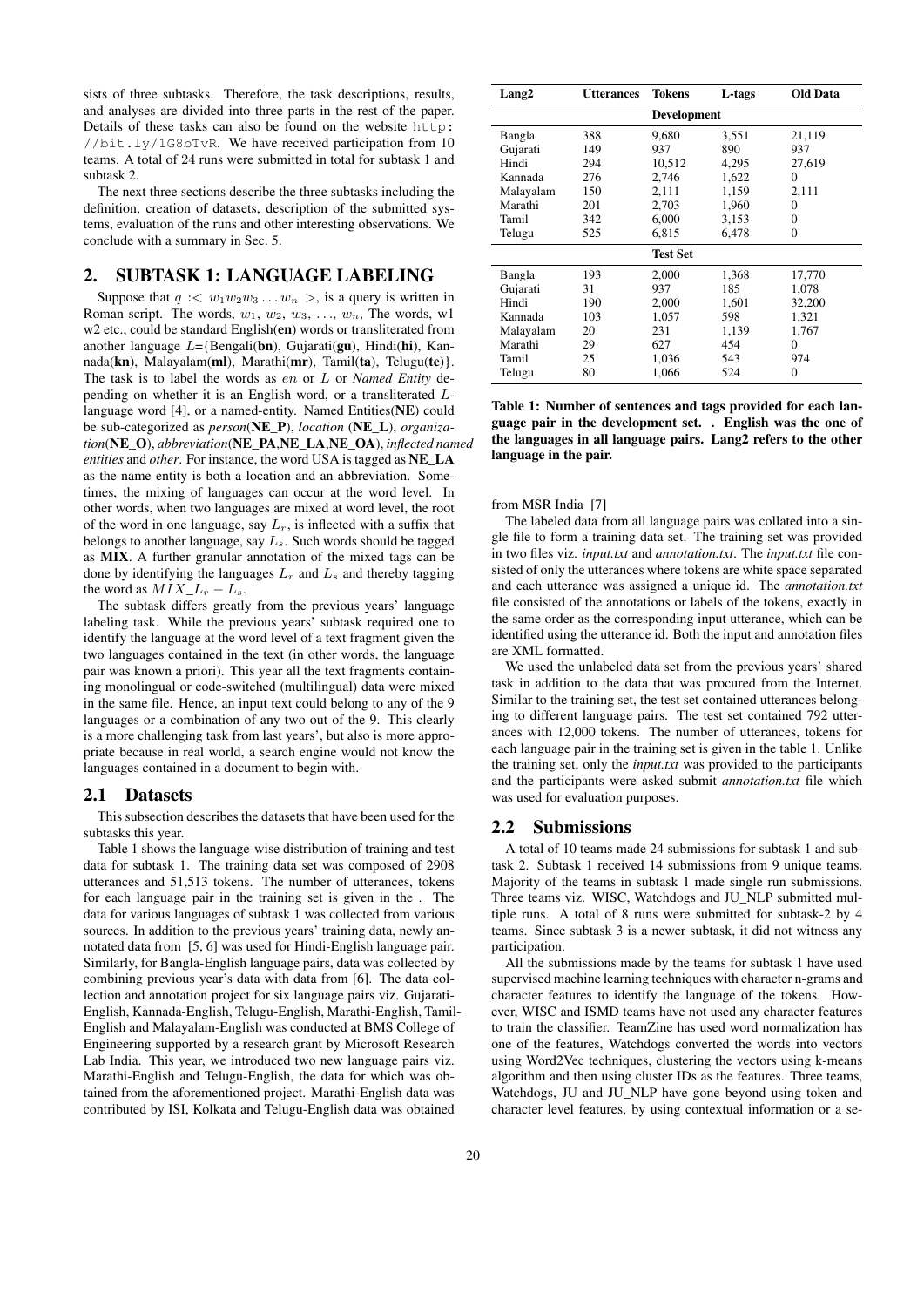| <b>Team</b>                            | Character n-<br>grams | Token<br>tures | fea- | <b>Rules</b> | <b>Dictionary</b> | Context | <b>Classifier</b>                                            |
|----------------------------------------|-----------------------|----------------|------|--------------|-------------------|---------|--------------------------------------------------------------|
| AmritaCEN (Amrita Vishwa Vidyapeetham) | ✓                     |                |      |              |                   |         | <b>SVM</b>                                                   |
| Hrothgar (PESIT)                       |                       |                |      |              | ✓                 |         | Naive Bayes                                                  |
| <b>IDRBTIR (IDRBT)</b>                 |                       |                |      |              |                   | ✓       | $SVM + Logistic Re-$<br>gression                             |
| ISMD (Indian School of Mines)          |                       |                |      |              |                   |         | MaxEnt                                                       |
| JU (Jadavpur University)               |                       |                |      |              |                   |         | <b>CRF</b>                                                   |
| JU NLP (Jadavpur University)           |                       |                |      |              |                   |         | <b>CRF</b>                                                   |
| TeamZine (MNIT)                        |                       |                |      |              | ✓                 |         | Linear $SVM + Logis$<br>tic Regression + Ran-<br>dom Forest  |
| Watchdogs (DAIICT)                     |                       |                |      |              |                   |         | <b>CRF</b>                                                   |
| WISC (BITS, Pilani)                    |                       |                |      |              |                   |         | Linear Regression +<br>Naive Bayes +Logis-<br>tic Regression |

| <b>Team</b>    | <b>Run ID</b>  | <b>F-score</b><br>En | <b>F-score</b><br>П | <b>F-score</b><br><b>MIX</b> | <b>F-score</b><br>NE | <b>F-score X</b> | Token-<br>Accuracy | <b>Utterance-</b><br>Accuracy | Average<br><b>F-score</b> | Weighted<br><b>F-score</b> |
|----------------|----------------|----------------------|---------------------|------------------------------|----------------------|------------------|--------------------|-------------------------------|---------------------------|----------------------------|
| AmritaCEN      |                | 0.911                | 0.651               | 0.670                        | 0.425                | 0.702            | 0.766              | 0.169                         | 0.683                     | 0.767                      |
| Hrothgar*      |                | 0.874                | 0.777               | 0.000                        | 0.433                | 0.947            | 0.827              | 0.264                         | 0.692                     | 0.830                      |
| <b>IDRBTIR</b> |                | 0.831                | 0.688               | 0.570                        | 0.387                | 0.956            | 0.775              | 0.181                         | 0.680                     | 0.767                      |
| <b>ISMD</b>    |                | 0.905                | 0.603               | 0.400                        | 0.462                | 0.961            | 0.771              | 0.173                         | 0.615                     | 0.769                      |
| JU             |                | 0.892                | 0.569               | 0.014                        | 0.433                | 0.837            | 0.755              | 0.216                         | 0.538                     | 0.750                      |
| <b>JU NLP</b>  |                | 0.747                | 0.573               | 0.670                        | 0.432                | 0.929            | 0.715              | 0.129                         | 0.610                     | 0.700                      |
| <b>JU_NLP</b>  | $\overline{c}$ | 0.678                | 0.440               | 0.000                        | 0.434                | 0.927            | 0.629              | 0.102                         | 0.423                     | 0.596                      |
| TeamZine       |                | 0.900                | 0.669               | 0.500                        | 0.434                | 0.964            | 0.811              | 0.230                         | 0.618                     | 0.788                      |
| Watchdogs      |                | 0.698                | 0.644               | 0.000                        | 0.410                | 0.967            | 0.689              | 0.858                         | 0.576                     | 0.701                      |
| Watchdogs      | 2              | 0.851                | 0.689               | 0.000                        | 0.410                | 0.964            | 0.817              | 0.235                         | 0.623                     | 0.804                      |
| Watchdogs      | 3              | 0.840                | 0.561               | 0.000                        | 0.397                | 0.963            | 0.756              | 0.197                         | 0.525                     | 0.734                      |
| <b>WISC</b>    |                | 0.721                | 0.356               | 0.000                        | 0.249                | 0.824            | 0.548              | 0.240                         | 0.387                     | 0.568                      |
| <b>WISC</b>    | $\sim$         | 0.721                | 0.408               | 0.000                        | 0.249                | 0.824            | 0.548              | 0.240                         | 0.387                     | 0.568                      |
| <b>WISC</b>    | 3              | 0.722                | 0.408               | 0.000                        | 0.249                | 0.822            | 0.548              | 0.240                         | 0.387                     | 0.568                      |

Table 3: Subtask 1, language identification: Performance of submissions. <sup>∗</sup> indicates the best performing team;IL =Indian Languages

quence tagger. A brief summary of all the systems is given in table 2.

## 2.3 Results

In this section, we define the metric used to evaluate the runs submitted to the subtasks. For subtask 1, we used the standard precision, recall and f-measure values for evaluation. In addition, we also used the average f-measure and weighted f-measure metrics to compare the performance of teams. As there were some discrepancy in the training data with respect to the X tag, two separate versions of the aforementioned metrics were released: one considering the X tags liberally and the other version where X tags were considered strictly.

We used the following metrics for evaluating Subtask 1. For each category, we compute the precision, recall and F-score as shown below.

$$
Precision (P) =
$$
  
\n
$$
\frac{\#(Correct \ category)}{\#(Generaled \ category)}
$$
 (1)

$$
Rrecall (R) =
$$
  
#(Correct category)  
#(Reference category) (2)

$$
F\text{-score}(F) =
$$
  
\n
$$
\frac{2 \times P \times R}{P + R}
$$
 (3)

| Metric            | Avg. Mean | Avg. SD | Max   | #tokens |
|-------------------|-----------|---------|-------|---------|
| En F-score        | 0.807     | 0.084   | 0.911 | 17948   |
| Ta F-Score        | 0.726     | 0.126   | 0.891 | 3153    |
| <b>Bn F-Score</b> | 0.707     | 0.134   | 0.854 | 3551    |
| Hi F-Score        | 0.617     | 0.159   | 0.813 | 4295    |
| Mr F-Score        | 0.599     | 0.178   | 0.831 | 1960    |
| Kn F-Score        | 0.575     | 0.175   | 0.871 | 1622    |
| MI F-Score        | 0.476     | 0.179   | 0.745 | 1159    |
| Te F-Score        | 0.465     | 0.134   | 0.776 | 6478    |
| Gu F-Score        | 0.134     | 0.103   | 0.348 | 890     |

### Table 4: Subtask 1, correlation between the aggregate mean for each language and the number of tokens present in the training data for that language

Table 3 shows the results for all the subtask 1 submissions. Table 4 summarizes the overall performance of the submissions for each language category and table 5 illustrates the performance of the systems with respect to all the categories. The approaches followed and error analyses for each of these submission can be found in the individual working notes of the participants.

Table 4 presents the correlation between the aggregate mean score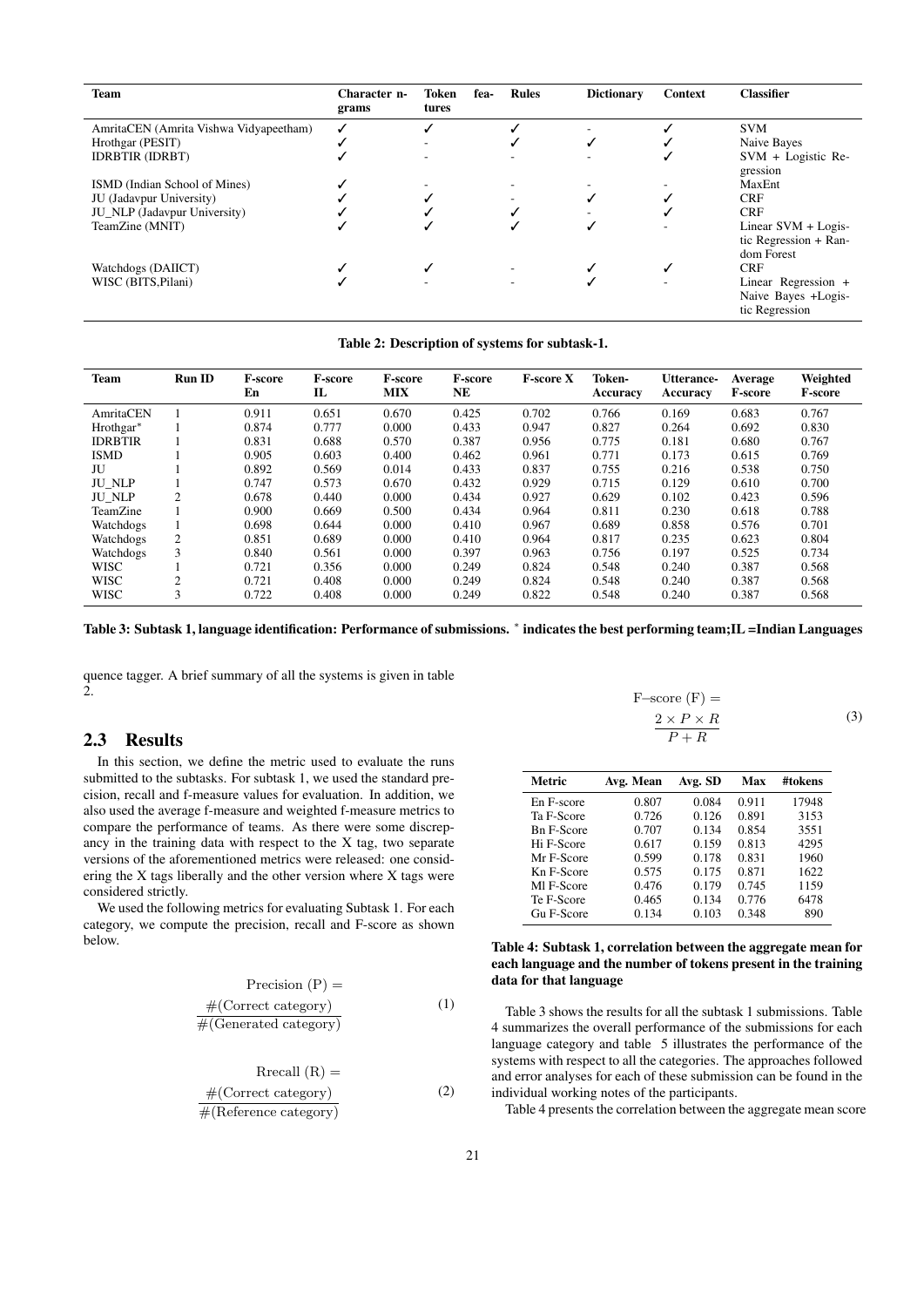| Metric      | Avg. Mean | Avg. SD | Max   |  |
|-------------|-----------|---------|-------|--|
| IL F-Score  | 0.538     | 0.148   | 0.766 |  |
| En F-score  | 0.807     | 0.084   | 0.911 |  |
| X F-Score   | 0.899     | 0.079   | 0.967 |  |
| NE F-Score  | 0.371     | 0.075   | 0.462 |  |
| MIX F-Score | 0.278     | 0.391   | 0.670 |  |

Table 5: Summary of the subtask 1 evaluation

|    | en    | hi    | bn                              | ml    | mr    | kn    | te    | gu    |
|----|-------|-------|---------------------------------|-------|-------|-------|-------|-------|
| ta | 0.052 | 0.012 | 0.007 0.090 0.010 0.045 0.040   |       |       |       |       | 0.021 |
| gu | 0.081 |       | $0.226$ 0.062 0.010 0.066 0.020 |       |       |       | 0.024 |       |
| te | 0.121 | 0.044 | 0.030 0.040 0.028               |       |       | 0.048 |       |       |
| kn | 0.099 | 0.021 | 0.025                           | 0.028 | 0.014 |       |       |       |
| mr | 0.070 | 0.065 | 0.038                           | 0.008 |       |       |       |       |
| ml | 0.112 | 0.009 | 0.019                           |       |       |       |       |       |
| bn | 0.074 | 0.063 |                                 |       |       |       |       |       |
| hi | 0.107 |       |                                 |       |       |       |       |       |
|    |       |       |                                 |       |       |       |       |       |

Table 6: Confusing language pairs

for each language and corresponding number of tokens provided in the training file. It can be seen that the mean score decreases as the number of the tokens available for that language decreases. However, the score for te has been considerably low in spite of having a large number of tokens in the training file. This discrepancy can be attributed to the fact that the te data provided in the training file was not naturally generated. As some of the teams have used additional data sets, which might have affected their performance, such a correlation does not exist between the Max Score and number of scores.

We also infer that the most confusing language pairs from the confusion matrices of the individual submissions. For a language pair  $L1-L2$ , we calculate the number of times  $L1$  is confused with  $L2$  and also the number of times  $L2$  is confused with  $L1$ . We average both the counts over an average of all the submissions. Table 6 illustrates the results obtained. It was found that the gu-hi is the most confusing language pair. We also observe that apart from gu-hi and ta-ml language pairs all the other Indian languages are mostly confused with en. This may not be surprising, given the presence of large amount of en tokens in the training set.

# 3. SUBTASK 2: MIXED-SCRIPT AD HOC RETRIEVAL FOR HINDI

This subtask uses the terminology and concepts defined in [8]. In this subtask, the goal was to retrieve mixed-script documents from a corpus for a given mixed-script query. This year, the documents and queries were written in Hindi language but using either Roman or Devanagari script. Given a query in Roman or Devanagari script, the system has to retrieve the top- $k$  documents from a corpus that contains mixed script (Roman and Devanagari). The input is a query written in Roman (transliterated) or Devanagari script. The output is a ranked list of ten  $(k = 10$  here) documents both in Devanagari and Roman scripts, retrieved from a corpus. This year there were three different genres or documents: *i)* Hindi songs lyrics, *ii)* movie reviews, and *iii)* astrology. Total 25 queries were used to prepare the test collection for various information needs. Queries related to lyrics documents were expressing the need to retrieve relevant song lyric while queries related to movie reviews and astrology were informational in nature.

### 3.1 Datasets

We first released a development (tuning) data for the IR system – 15 queries, associated relevance judgments (*qrels*) and the corpus. The queries were related to three genres: *i)* Hindi songs lyrics, *ii)* movie reviews, and *iii)* astrology. The corpus consisted of 63, 334 documents in Roman (ITRANS or plain format), Devanagari and mixed scripts. The test set consisted of 25 queries in either Roman or Devanagari script. On an average, there were 47.52 qrels per query with average relevant documents per query to be  $5.00$  and cross-script<sup>2</sup> relevant documents to be  $3.04$ . The mean query length was 4.04 words. The song lyrics documents were created by crawling several popular domains like *dhingana*, *musicmaza* and *hindilyrix*. The movie reviews data was crawled from http://www.jagran.com/ while astrology data was crawled from http://astrology.raftaar.in/.

### 3.2 Submissions

Total 5 teams submitted 12 runs. Most of the submitted runs handled the mixed-script aspect using some type of transliteration approach and then different matching techniques were used to retrieve documents.

BIT-M system consisted of two modules, the transliteration module, and the searching module. The transliteration module was trained using transliteration pairs data provided. The module was a statistical model which used the relative frequency of letter group mappings. The search module used the transliteration module to treat everything in devanagari script. LCS based similarity was used to resolve erroneous and ambiguous transliterations. Documents were preprocessed and indexed on the content bigrams. Parts of queries were expanded centred around high idf terms.

Watchdogs used Google transliterator to transliterate every Roman script word in the documents and queries to Devanagari word. They submitted 4 runs with these settings: *1.* Indexed the individual words using simple analyser in lucene and then fired the query, *2.* Indexed using word level 2 to 6 grams and then fired a query, *3.* Removed all the vowel signs and spaces from the documents and queries and indexed the character level 2-6 grams of the documents, and *4.* Removed the spaces and replaced vowel signs with actual characters in the documents and queries and indexed the character level 2-6 grams of the documents.

ISMD also submitted four runs. First two runs were using simple indexing, with and without query expansion. Third and fourth runs were using block indexing, with and without query expansion.

The other teams did not share their approaches.

### 3.3 Results

The test collection for Subtask 2 contained 25 queries in Roman and Devanagari script. The queries were of different difficulty levels: world level joining and splitting, ambiguous short queries, different script queries and inclusion of different language keywords. We received total 12 runs from 5 different teams and the performance evaluation of the runs is presented in Table 3.1. We also present performance of systems in cross-script setting: where query and relevant documents are strictly in different scripts. Cross-script results are reported in Table 3.1.

# 4. SUBTASK 3: MIXED-SCRIPT QUESTION ANSWERING

Nowadays, among many other things in social networks, people share their travel experiences gathered during their visits to popular

<sup>2</sup>Those documents which contain duplicate content in both the scripts are ignored.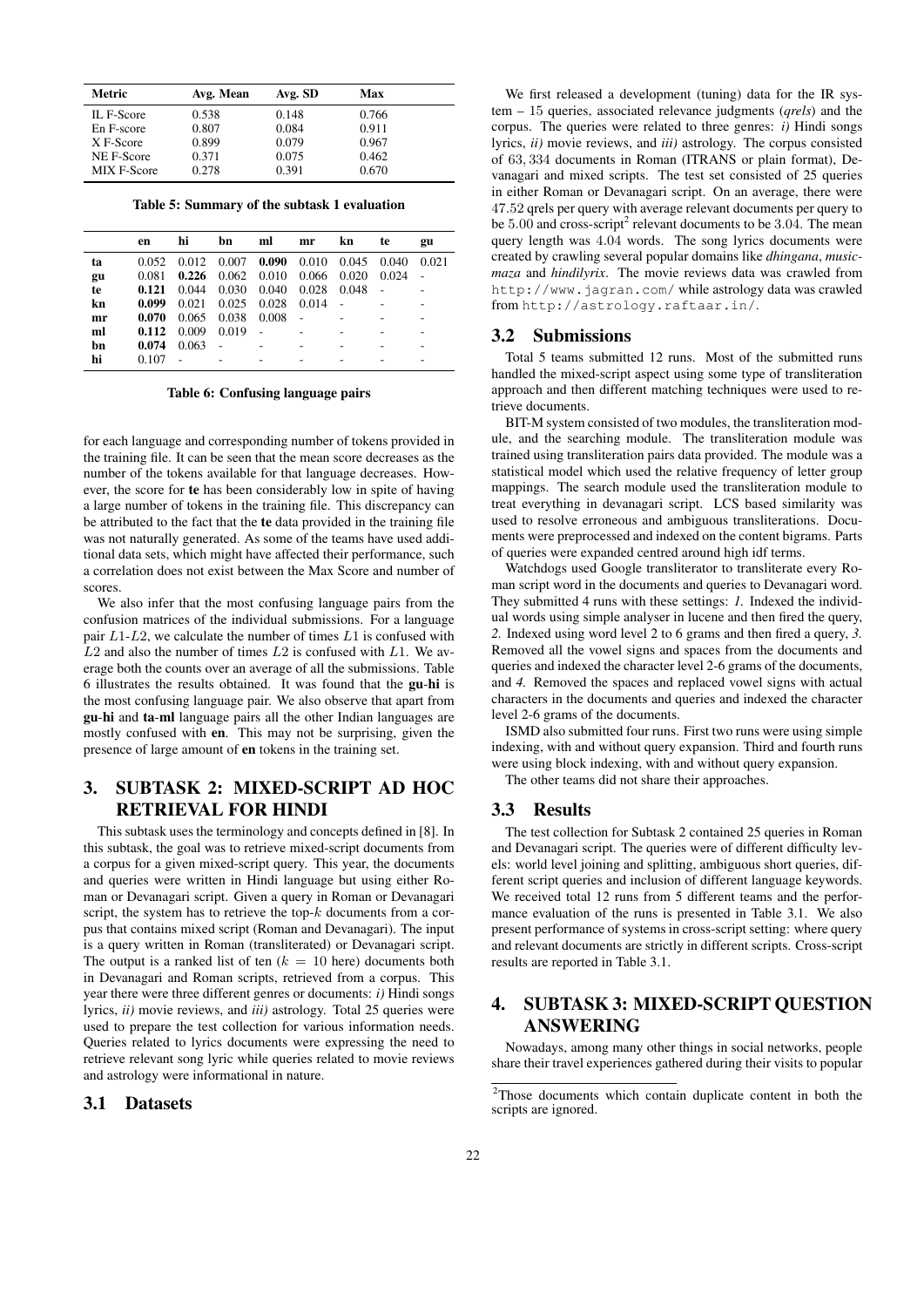| <b>Team</b>      | NDCG@1 | NDCG@5 | NDCG@10 | <b>MAP</b> | <b>MRR</b> | <b>R</b> @10 |
|------------------|--------|--------|---------|------------|------------|--------------|
| AmritaCEN        | 0.2300 | 0.2386 | 0.1913  | 0.0986     | 0.2067     | 0.1308       |
| <b>BIT-M</b>     | 0.7567 | 0.6837 | 0.6790  | 0.3922     | 0.5890     | 0.4735       |
| Watchdogs-1      | 0.6700 | 0.5922 | 0.6057  | 0.3173     | 0.4964     | 0.3962       |
| Watchdogs-2      | 0.5267 | 0.5424 | 0.5631  | 0.2922     | 0.3790     | 0.4435       |
| Watchdogs-3      | 0.6967 | 0.6991 | 0.7160  | 0.3814     | 0.5613     | 0.4921       |
| Watchdogs-4      | 0.5633 | 0.5124 | 0.5173  | 0.2360     | 0.3944     | 0.2932       |
| ISMD-1           | 0.4133 | 0.4268 | 0.4335  | 0.0928     | 0.2440     | 0.1361       |
| ISMD-2           | 0.4933 | 0.5277 | 0.5328  | 0.1444     | 0.3180     | 0.2051       |
| ISMD-3           | 0.3867 | 0.4422 | 0.4489  | 0.0954     | 0.2207     | 0.1418       |
| ISMD-4           | 0.4967 | 0.5375 | 0.5369  | 0.1507     | 0.3397     | 0.2438       |
| <b>OAIIITH-1</b> | 0.3433 | 0.3481 | 0.3532  | 0.0705     | 0.2100     | 0.1020       |
| <b>OAIIITH-2</b> | 0.3767 | 0.3275 | 0.3477  | 0.0561     | 0.2017     | 0.1042       |

Table 7: Results for subtask II averaged over test queries.

| <b>Team</b>      | NDCG@1 | NDCG@5 | NDCG@10 | <b>MAP</b> | <b>MRR</b> | R@10   |
|------------------|--------|--------|---------|------------|------------|--------|
| AmritaCEN        | 0.1367 | 0.1182 | 0.1106  | 0.0898     | 0.1533     | 0.1280 |
| BIT-M            | 0.3400 | 0.3350 | 0.3678  | 0.2960     | 0.3904     | 0.4551 |
| Watchdogs-1      | 0.4233 | 0.3264 | 0.3721  | 0.2804     | 0.4164     | 0.3774 |
| Watchdogs-2      | 0.1833 | 0.2681 | 0.3315  | 0.2168     | 0.2757     | 0.4356 |
| Watchdogs-3      | 0.3333 | 0.3964 | 0.4358  | 0.3060     | 0.4233     | 0.5058 |
| Watchdogs-4      | 0.2900 | 0.2684 | 0.2997  | 0.2047     | 0.3244     | 0.2914 |
| ISMD-1           | 0.0600 | 0.0949 | 0.1048  | 0.0452     | 0.0714     | 0.0721 |
| ISMD-2           | 0.1767 | 0.2688 | 0.2824  | 0.1335     | 0.1987     | 0.2156 |
| ISMD-3           | 0.0600 | 0.1098 | 0.1191  | 0.0563     | 0.0848     | 0.0988 |
| ISMD-4           | 0.2267 | 0.3242 | 0.3375  | 0.1522     | 0.2253     | 0.2769 |
| <b>OAIIITH-1</b> | 0.0600 | 0.0626 | 0.0689  | 0.0313     | 0.0907     | 0.0582 |
| OAIIITH-2        | 0.0200 | 0.0539 | 0.0673  | 0.0234     | 0.0567     | 0.0661 |

Table 8: Results for subtask II averaged over test queries in cross-script setting.

tourist spots. Often social media users seek suggestions as guidance from their social networks before traveling, such as mode of communication, travel fair, places to visit, accommodation, foods, etc. Similarly, sports events are among the mostly discussed topics in social media. People post live updates on scores, results and fixtures of ongoing sports events such as Football leagues (e.g. Champions League, Indian Super League, English Premier League etc.), Cricket Series (e.g. ODI, T20, Test), Olympic games, Tennis tournaments (e.g. Wimbledon, US Open, etc.), etc. Though question answering (QA) is a well addressed research problem and several QA systems are available with reasonable accuracy, there has been hardly any research on QA on social media text mainly due to the challenges social media content presents to NLP research. Here we introduce a subtask on mixed-script QA considering the information need of the bilingual speakers particularly on the tourist and sports domains.

### 4.1 Task

Let,  $Q = \{q_1, q_2, \ldots, q_n\}$ , be a set of factoid questions associated with a document corpus  $C$  in domain  $D$  and topic  $T$ , written in Romanized Bengali. The document corpus C consists of a set of Romanized Bengali social media messages which could be code-mixed with English (i.e., it also contains English words and phrases). The task is to build a QA system which can output the exact answer, along with the message/posts identification number (msg\_ID) and message segment (S\_ans) that contains the exact answer. An example is given in Table 9. This task deals with factoid questions only. For this subtask,

domain  $D = \{$ Sports, Tourism $\}$ 

| Domain              | <b>Tourism</b>                            |  |  |  |  |  |
|---------------------|-------------------------------------------|--|--|--|--|--|
| msg ID              | T818                                      |  |  |  |  |  |
| Message/Post        | Howrah station theke roj 3 train diveche  |  |  |  |  |  |
|                     | ekhon Digha jabar jonnojust chill chill!! |  |  |  |  |  |
| OID                 | <b>TO8008</b>                             |  |  |  |  |  |
|                     | Howrah station theke Digha jabar          |  |  |  |  |  |
| Question            | koiti train ache?                         |  |  |  |  |  |
| <b>Exact Answer</b> | 3                                         |  |  |  |  |  |
| S Ans               | Howrah station theke roj 3 train diyeche  |  |  |  |  |  |
|                     | ekhon Digha jabar jonno                   |  |  |  |  |  |
| M ans               | T818                                      |  |  |  |  |  |

Table 9: Example

Mixed Language pair = {Bengali-English}

### 4.2 Dataset

Being the most likely potential source of code-mixed cross-script data, we procured all the data from social media, e.g., Facebook, Twitter, blogs, forums, etc. Initially, we released a small dataset which was made available to all the registered participants after signing the agreement analogous to subtask-1. The code-mixed messages/posts related to ten popular tourist spots in India were selected for tourism domain. For sports domain, posts/messages related to recently held ten exciting cricket matches were selected. We split the corpus in two sets namely, development and test sets. The distribution of public posts/messages and questions in the corpus for the two different domains, namely Sports and Tourism, are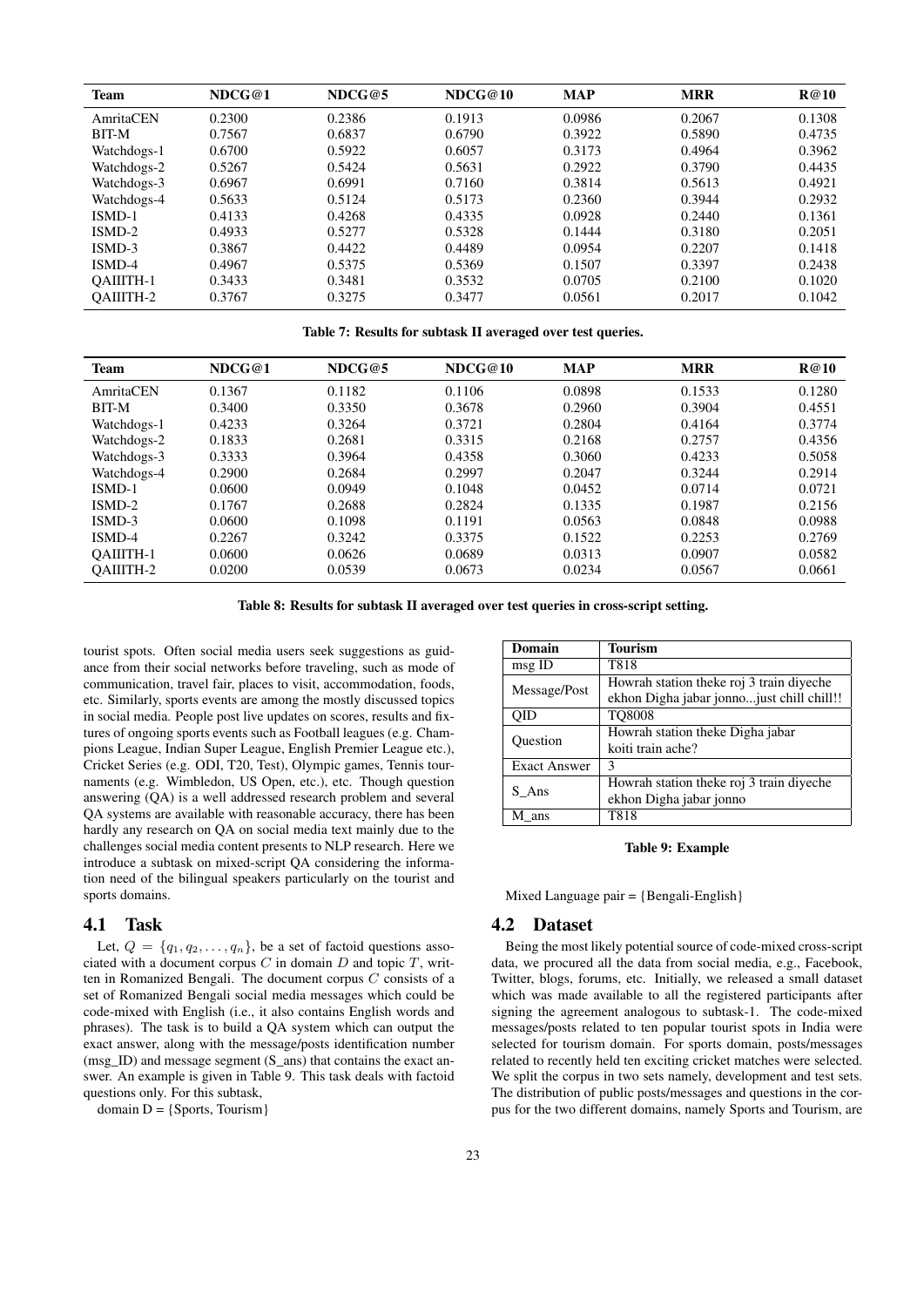given in Table 10.

| <b>Training</b> |             |     |     |          |                        |  |  |  |  |  |  |
|-----------------|-------------|-----|-----|----------|------------------------|--|--|--|--|--|--|
| <b>Domain</b>   | D           | М   | Q   | Avg. M/D | $\overline{Avg}$ . Q/D |  |  |  |  |  |  |
| <b>Sports</b>   | 5           | 53  | 89  | 10.6     | 17.8                   |  |  |  |  |  |  |
| Tourism         | 5           | 93  | 161 | 18.6     | 32.2                   |  |  |  |  |  |  |
| Overall         | 10          | 146 | 250 | 14.6     | 25.0                   |  |  |  |  |  |  |
|                 | <b>Test</b> |     |     |          |                        |  |  |  |  |  |  |
| <b>Sports</b>   | 5           | 63  | 103 | 12.6     | 20.6                   |  |  |  |  |  |  |
| Tourism         | 5           | 90  | 157 | 18.0     | 31.4                   |  |  |  |  |  |  |
| Overall         | 10          | 153 | 256 | 15.3     | 25.6                   |  |  |  |  |  |  |

Table 10: Corpus statistics (D=Document, M= Message, Q= Question)

### 4.3 Submission Overview

A total of 11 teams registered for subtask-3. However, no runs were submitted by the registered participants. In this scenario, we produced a baseline system which is presented in the following section.

#### 4.4 Baseline

A baseline system has been developed to confront the challenges of this task. At first, a language identifier [9] was applied to identify the languages in the dataset, i.e., Bengali and English. Then interrogatives were identified using an interrogative list. Word level translation was applied to English words using an in-house English to Bengali dictionary which is prepared as part of the ELIMT project. The detected Bengali words are transliterated using a phrasebased statistical machine transliteration system. Then a named entity (NE) system [10] is applied only to the transliterated Bengali words to identify the NEs. The aforementioned steps are applied both to the messages and questions. Then separate procedures are applied for code-mixed messages and questions. For each question, heuristically based on the interrogative an expected NE of answer type is assigned and a query is formed after removing the stop words. The highest ranked message is selected by measuring the semantic similarity to the query words. The exact answer is extracted from the highest ranked messages using the suggested NE type of the answer in query formulation step. In case of missing the expected NE type, the system chooses the NOA option. This baseline only can output exact answer with message identification number. i.e., partial supported answer. Baseline results are reported in Table 11.

|              | Domain        | N                | $\mathbf{N}_r$ | $\mathbf{N}_u$ | C@1             | Acc           | ASP    |
|--------------|---------------|------------------|----------------|----------------|-----------------|---------------|--------|
| <b>Train</b> | <b>Sports</b> | 89               | 43             | 9              | 0.5371          | 0.4894        | 0.3670 |
|              | Tourism       | $\overline{161}$ | 84             |                | 6 0.5284        | 0.5148 0.3861 |        |
| <b>Test</b>  | <b>Sports</b> | 103              | 46             | 10             | 0.4891          | 0.4457        | 0.3343 |
|              | Tourism       | 157              | 88             |                | 5 0.5747 0.5588 |               | 0.4199 |

#### Table 11: Baseline Results

### 4.5 Evaluation Matrices

In this task, an answer is basically structured as [*Answer String* (AS), *Message Segment* (MS), *Message ID* (MId)] triplet, where-  $- AS$  is the one of the exact answers  $(EA)$  and must be an NE in this case,

 $- MS$  is the supported text segment for the extracted answer, and

 $-MId$  is the unique identifier of the message that justifies the answer.

While answering the questions, one has to consider the following:

i) The QA system has the provision of not answering, i.e., no answer option (NAO).

ii) The answer is the exact answer to the question.

iii) The exact answer must be a Named Entity.

iv) The system has to return a single exact answer. In case there exists more than one correct answer to a question, the system needs to provide only one of the correct answers.

While evaluating, the primary focus remains on "responsiveness" and "usefulness" of each answer. Each answer is manually judged by native speaking assessors. Each  $[AS, MS, MId]$  triplet is assessed in a five-valued scale (Table 12) and marked with exactly one of the following judgments:

- Incorrect: The AS does not contain EA (i.e., not responsive)
- Unsupported: The AS contains correct EA, but MS and MIid do not support the EA (i.e., missing usefulness)
- Partial-supported: The AS contains the correct EA with correct Mid, but MS does not support EA
- Correct: The AS provides the correct EA with correctly supporting MS and MIid (i.e., "responsive" as well as "useful").
- Inexact: The supporting MS and MIid are correct, but the AS is wrong.

| <b>Judgment</b>       | AS | МS | MId | <b>Score</b> |
|-----------------------|----|----|-----|--------------|
| Incorrect $(W)$       |    | X  |     | 0.00         |
| Inexact(I)            |    |    |     | 0.25         |
| Unsupported (U)       |    | X  | X   | 0.50         |
| Partial-supported (P) |    | X  |     | 0.75         |
| Correct $(C)$         |    |    |     |              |

#### Table 12: Judgment Scale

In order to maintain consistency with previous QA shared tasks, we have chosen accuracy and c@1 as evaluation metrics. MRR has not been considered since a QA system is supposed to return an exact answer, i.e. not list. Just as in the past ResPubliQA $3$  campaigns, systems are allowed to have the option of withholding the answer to a question because they are not sufficiently confident that it is correct (i.e., NAO). As per ResPubliQA, inclusion of NAO improves the system performance by reducing the number of incorrect answers.

Now, 
$$
C@1 = \frac{1}{N}(N_r + N_u \cdot \frac{N_r}{N_u})
$$

Accuracy =  $\frac{N_r}{N}$ 

 $C@1 = Accuracy$ ; if  $N_u = 0$ 

Where,  $N_r$  = number of right answers.

 $N_u$  = number of unanswered questions

 $N =$  total questions

Correct, Partially-supported and Unsupported answers provide the exact answers only.

Therefore,  $N_r = (\#C + \#U + \#P)$ 

Considering the importance of supporting segment, we introduce a new metric "Answer-Support performance" (ASP) which measures the answer correctness.

 $ASP = \frac{1}{N}(c \times 1.0 + p \times 0.75 + i \times 0.25)$ 

where,  $c$ ,  $\overline{p}$  and  $i$  denote total number of correct, partially-supported and inexact answers.

<sup>3</sup> http://nlp.uned.es/clef-qa/repository/resPubliQA.php